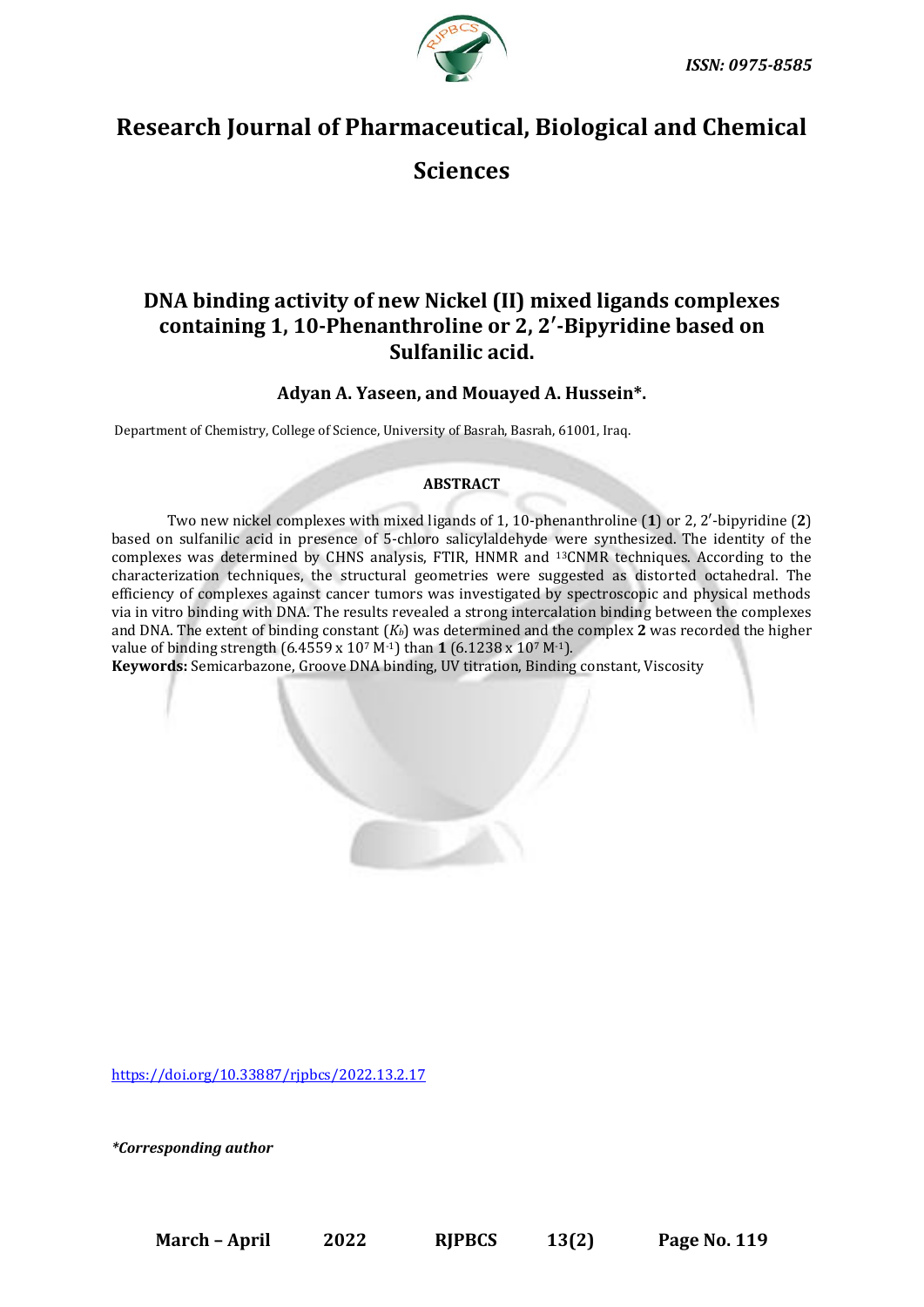

#### **INTRODUCTION**

Most anticancer and antiviral therapies are target DNA molecule [1], and because the site-specific binding properties of metal ions, the binding investigations between DNA and metal complexes supplies a new ways for the development of new chemotherapeutic drugs [2]. Essentially, the interaction between the metal complexes and double helix DNA achieves either by non-covalent way which includes external electrostatic, intercalative and groove binding [3], or by covalent way. Especially, the important among them is the intercalative binding that can make DNA duplex more stable, which an often affected by the ligand planarity, atom type of donor and the coordination geometry [4]. The most active anticancer drugs like cisplatin have limited usage due to its side-effects and cellular resistance [5]. So, the efforts to find other drugs with more-effective, less toxic and target-specific DNA binding ability are still searchers interest. One of the important interactions between the transition metal complexes and DNA is that based on multidentate aromatic ligands due to their possible applications as new therapeutic agents [4]. Nickel complexes have played an essential part in bioinorganic chemistry development. The divalent nickel ion forms stable complexes with a variety of chemical ligands and biomolecules. Nickel ions' distinctive features have been used to develop novel metal-based medications in the field of medicinal inorganic chemistry [6]. Ni (II) complexes of multidentate aromatic ligands revealed strong DNA binding with prominent anticancer/antiproliferative activities [7–9]. 2, 2' -Bipyridine and 1, 10-Phenanthroline are conjugated systems with excellent planarity, can easily slide into the adjacent base pairs of DNA and are potential antitumor agents [10]. The nucleolytic efficiency of 2, 2' -Bipyridine and 1, 10-Phenanthroline has received more attention due to their act as auxiliary ligands that lead to strengthen the binding ability of a complex through increasing the planarity of the molecule [11]. As far as we know, reports about the DNA-binding and cytotoxic properties of 2, 2' -Bipyridine and 1, 10-Phenanthroline based on sulfanilic acid complexes are rare, while the works on the 2, 2' -Bipyridine and 1, 10- Phenanthroline based on taurine complexes are easy to find [12,13]. Therefore, to develop efficacious metal–based chemotherapeutic molecular agents, herein we report the synthetic design of Ni (II) complexes containing 2, 2' -Bipyridine and 1, 10-Phenanthroline based on sulfanilic acid in presence of 5-chloro salicylaldehyde. The synthetic route of the complexes is shown in Scheme 1.



**Scheme 1. Synthesis route of Ni (II) complexes**

#### **EXPERIMENTAL**

# **Materials and instrumentation**

All chemicals were purchased from Sigma Aldrich/Merck, and used without more purification. DNA obtained from human blood. FTIR spectra were recorded on a Shimadzu (FTIR-8400S, Japan) spectrometer using KBr pellets. Electronic spectra were recorded on a UV-Vis double-beam spectrophotometer using cuvettes of 1 cm path length (Spectroscan-80D, England). 1HNMR and 13CNMR spectra were recorded on a BRUKER 400 MHz spectrometer using DMSO-d<sub>6</sub> as solvent. Elemental analysis was performed on Vario EL Cube CHN analyzer.

# **DNA binding assay**

The binding with DNA were performed in 6.3 mM Tris-HCl/50 mM NaCl buffer (pH = 7.2). DNA stock solution was prepared by dissolving a suitable amount of DNA in buffer solution (1 ml) at room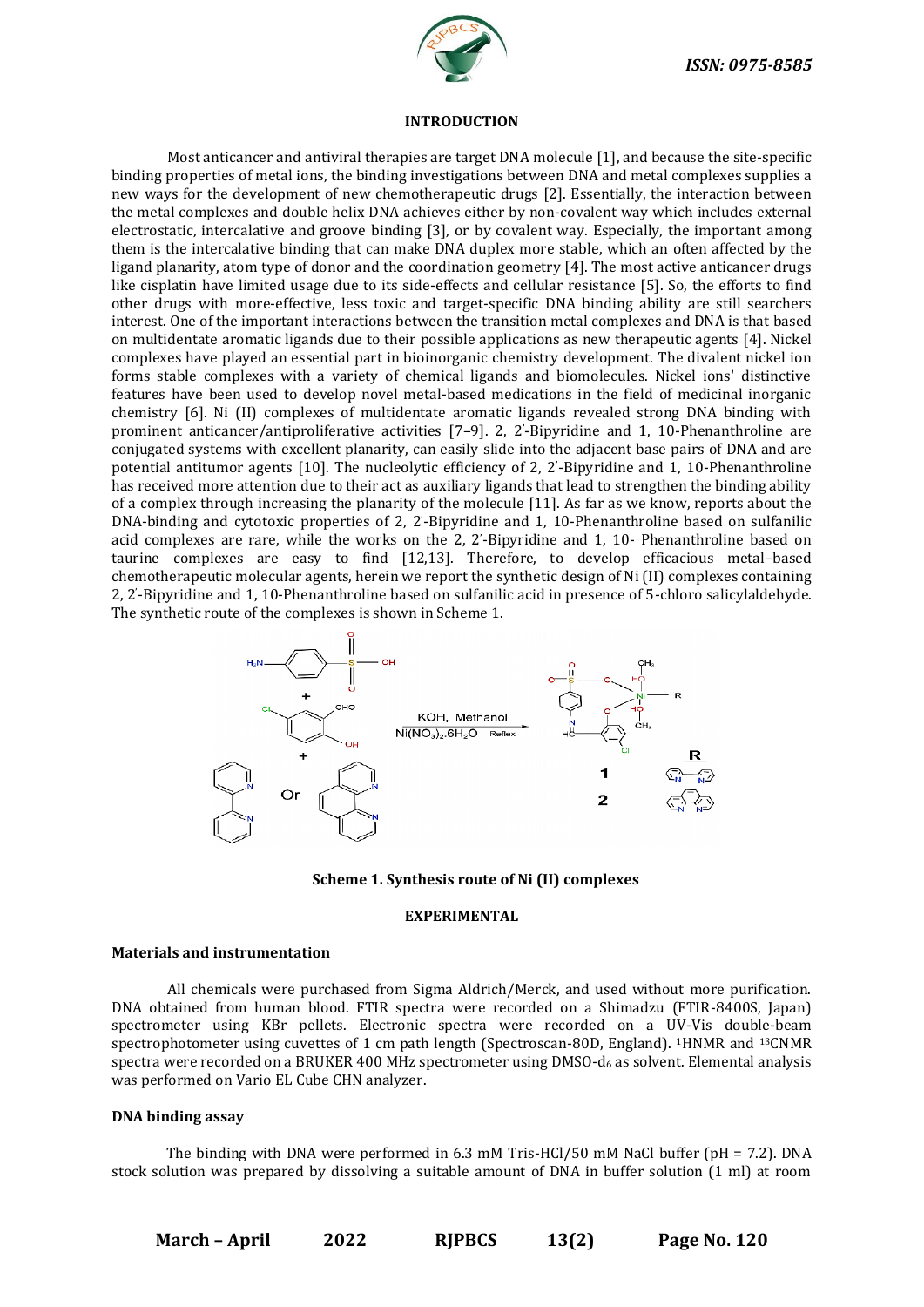

temperature and stored in refrigerator. DNA stock concentration was estimated by the UV absorbance at 260 nm using the known molar absorption coefficient of 6600 M $\cdot$ 1 cm $\cdot$ 1 [14]. The absorption titrations were performed using a known concentration of the ligands or complexes (50 μM) with increasing amounts of DNA from 10 μM to 100 μM. Each addition was left 10 min at 25 °C before was scanned from 230 nm to 600 nm.

#### *Viscosity measurement*

Viscosity measurements were performed using a Cannon Manning Semi-micro viscometer flooded in a thermostatic water bath at 37 ºC. Flow times were manually measured with a digital stopwatch. From the observed flow times of the DNA-containing solutions (*t*), the viscosity values were calculated from the observed flow time of DNA-containing solutions (*t*) corrected for that of solvent mixture used (to),  $\eta$  = t - to. Viscosity data were given as  $(\eta / \eta_0)^{1/3}$  versus [complex] / [DNA], where  $\eta$  and  $\eta_0$  are the viscosity of the complex in the presence of DNA and the viscosity of DNA alone, respectively [15].

# **Synthesis of complexes**

The complexes were prepared by the following general procedure in which a solution of Sulfanilic acid (0.1733g, 1 mmol) was dissolved in methanol (10 ml). To this, methanolic solution (10 ml) of 5-Chlorosalicylaldehyde (0.1566g, 1 mmol) was added. The reaction mixture was refluxed with stirring for about 1 h. To the resulting solution, nickel(II) nitrate hexahydrate (0.2908 g, 1 mmol) was added and the reaction mixture was stirred for 1 h, followed by addition of 2,2′-Bipyridine (0.1563 g, 1 mmol) (**1**) or 1,10-Phenanthroline (0.1982 g, 1 mmol) (**2**). The mixture was stirred for another 2 h at the same temperature. The resultant colored solution was filtered and kept at room temperature. Crystals were obtained after the evaporation of the mother liquor.

**(1)** Anal. Calc. for C25H24O6N3SNi: C, 54.28; H, 4.37; N, 7.60; S, 5.80, Found: C, 54.50; H, 4.60; N, 8.30; S, 6.30; IR(KBr) (νmax/cm-1): 1433 (C=C), 725 (C-H), 1660 (C=O), 1598 (C=N), 3375 (O-H); 1H NMR (DMSO-d6, ppm): 3.07 (CH3), 9.71 (OH), 7.79, 8.11, 8.55, 9.29 (H-aromatic of bipyridine), 6.32, 7.05 (H-aromatic of sulfanilic acid), 6.81, 7.58 (H-aromatic of salicylaldehyde), 8.85 (CH=N); <sup>13</sup>C NMR (DMSO-d<sub>6</sub>,ppm): 40.98 (CH3), 126.63, 141.88, 146.72, 150.00, 190.21 (C-aromatic of bipyridine), 111.11, 124.12, 170.16, 172.57 (C-aromatic of sulfanilic acid), 132.17, 154.91, 160.00, 179.61 (C-aromatic of salicylaldehyde), 184.67  $(C=N)$ .

**(2)** Anal. Calc. for C27H24O6N3SNi: C, 56.18; H, 4.10; N, 7.28; S, 5.55, Found: C, 56.90; H, 4.70; N, 7.90; S, 6.10; IR(KBr) (νmax/cm-1): 1433 (C=C), 725 (C-H), 1660 (C=O), 1598 (C=N), 3375 (O-H), 3319 (N-H); 1H NMR (DMSO-d6, ppm): 3.07 (CH3), 9.73 (OH), 7.71, 8.01, 8.56, 9.38 (H-aromatic of phenanthroline), 5.99, 7.05 (H-aromatic of sulfanilic acid), 6.33, 7.63 (H-aromatic of salicylaldehyde), 8.86 (CH=N); 13C NMR (DMSO-d6,ppm): 40.98 (CH3), 132.76, 137.12, 146.87, 190.00, 194.93 (C-aromatic of phenanthroline), 111.12, 121.12, 165.12, 175.11 (C-aromatic of sulfanilic acid), 116.23, 152.71, 155.02, 160.00, 179.83 (Caromatic of salicylaldehyde), 184.71 (C=N).

#### **RESULTS AND DISCUSSION**

#### **Synthesis**

The complexes were prepared by condensation of 4-aminobenzenesulfonic acid (sulfanilic acid) with 5-chloro-2-hydroxybenzaldehyde in presence of 2,2′-Bipyridine or 1,10-Phenanthroline with 1:1 molar ratio, using methanol as solvent.

The elemental analysis (CHNS) of the complexes was in closes consent with those calculated for the proposed formula. The complexes were identified by FTIR, 1H NMR and 13C NMR. All the compounds are air-stable and highly soluble in DMSO and DMF.

# **Infrared spectra**

In IR spectra of the **1** and **2** complexes, the essential characteristic is the peak emergence at 1598  $cm<sup>-1</sup>$  which is supporting the formation of the C=N group and the stretching vibration band at 3375  $cm<sup>-1</sup>$ that attributed to O-H group which indicates the presence the solvent in coordination sphere. A band at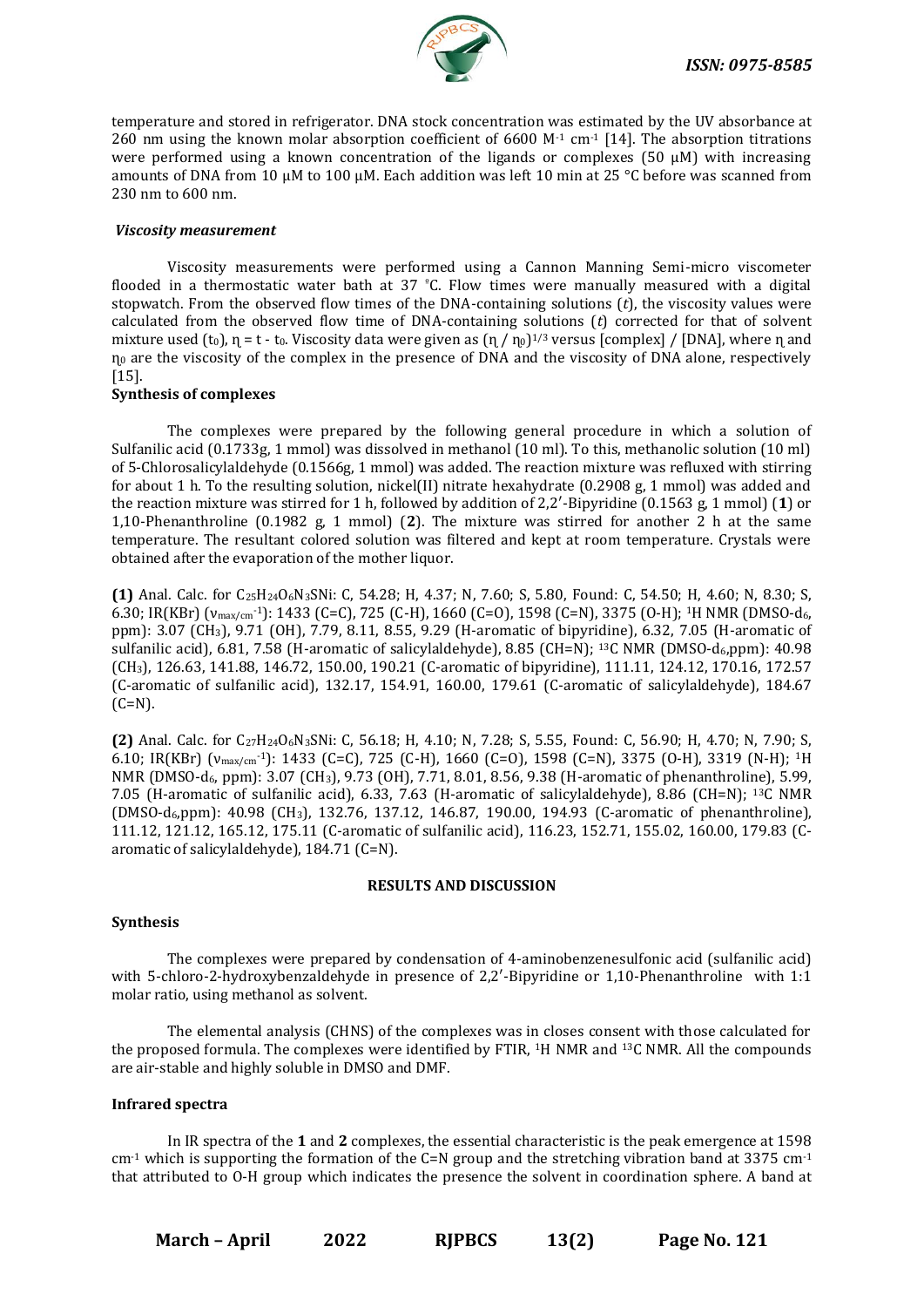

1433 cm<sup>-1</sup> is attributed to  $v(C=C)$  group, a stretching vibration of  $v(C-H)$  group is emerged at 725 cm<sup>-1</sup>, a band at 1660-1662 cm<sup>-1</sup> is attributed to  $v(C=0)$  group, and the IR band about 677-686 cm<sup>-1</sup> is attributed to ν(Ni-O) group.

#### **<sup>1</sup>H and 13C NMR spectra**

<sup>1</sup>HNMR spectral data of **1** and **2** are shown in Fig. 1. The singlet signal appeared at 3.07 ppm is attributed to CH<sup>3</sup> protons, the signals appeared at 6.32, 6.81 and 7.05 ppm are attributed to the protons of 9, 11; 15, 16; and 8, 12, respectively. The aromatic proton 18 and the proton 19 are in respective emerged at 7.58 ppm and 8.85 ppm. The signals appeared at 7.79; 8.11; 8.55 and 9.29 ppm are attributed to aromatic protons of 4, 4'; 3, 3'; 5, 5' and 6, 6', respectively. The singlet signal arise at 9.71 ppm is attributed to the proton of OH group.



In <sup>13</sup>CNMR of (Fig. 2), the signal appeared at  $40.98$  ppm is back to the carbon of CH<sub>3</sub> group, the carbon signal emerged at 111.11 ppm is attributed to 9 and 11, the carbons of 8 and 12 are emerged at 124.12 ppm. The aromatic carbons of 4, 4'; 3, 3'; 5, 5'; 6, 6' and 2, 2' are arising at 126.63; 141.88, 146.72; 150.0 and 190.21 ppm. The carbon signals of quaternary carbons of 7, 10, 14 and 17 are emerged at 172.57, 170.16, 179.61 and 160.0 ppm, respectively. The carbons of 18 and 19 are appeared respectively at 154.91 and 184.67 ppm.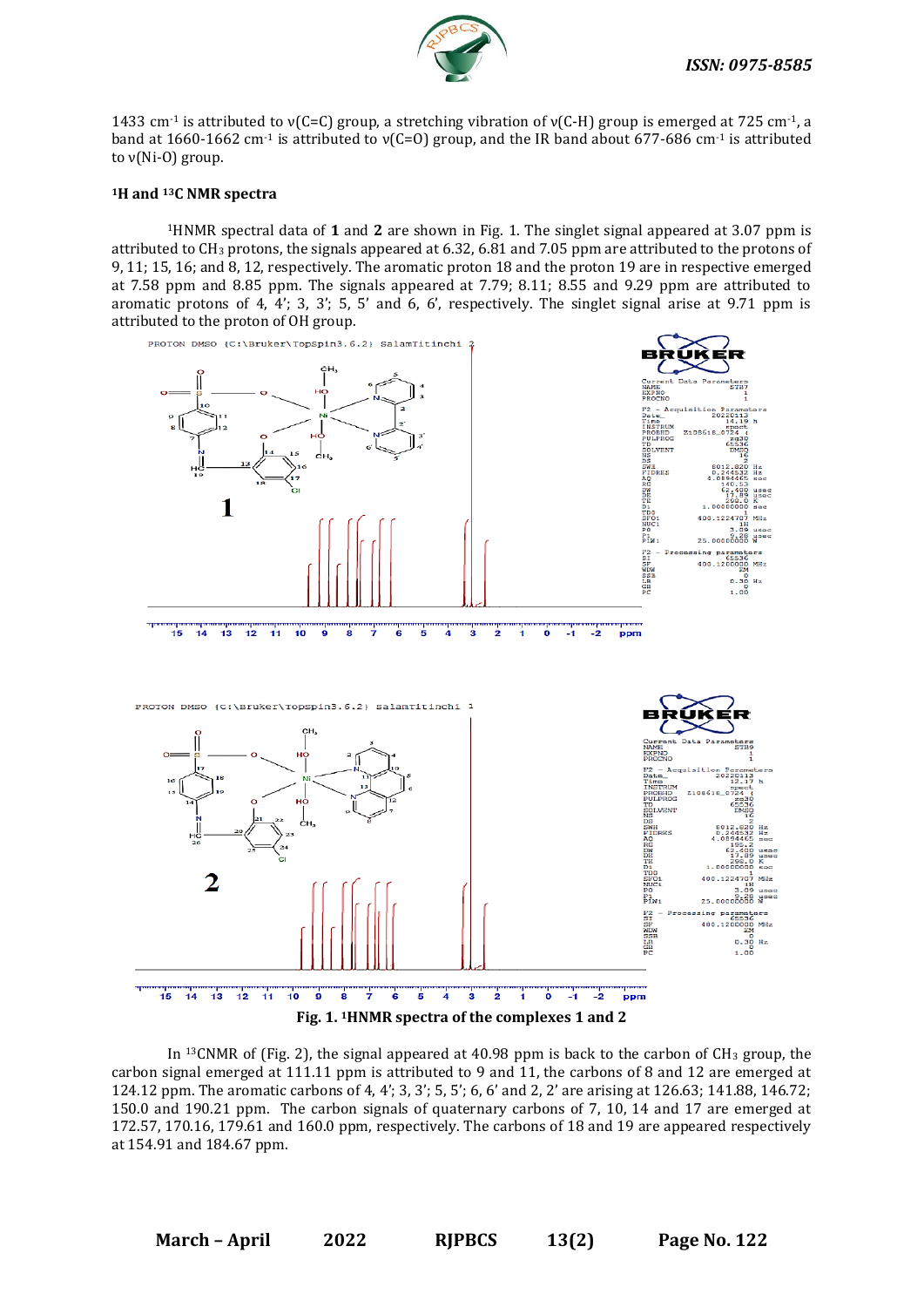



#### **Binding with DNA**

#### **Absorption spectroscopic studies**

UV–Visible spectroscopy is the simplest and most frequently employed for studying both DNA stability and its interaction with small molecules. The method is carried out by monitoring the changes in the absorption properties of the drug or the DNA molecules. Usually, the interaction between the DNA and the drug is examined by the changing in the intensity of the maximum absorption band before and after the drug is added to the DNA [16–18]. The DNA show two absorbance bands at 260 and 280 nm and the intensity ratio between the two should be in the range of  $1.8-1.9$  to ensure that DNA is sufficiently free of protein [19].

The studies displayed that the small molecules can bind to DNA either by covalent bonding, like in complexes having ligands can be substituted with the nitrogen base of DNA [20], or by noncovalent interactions, like intercalation and electrostatic or groove binding [21].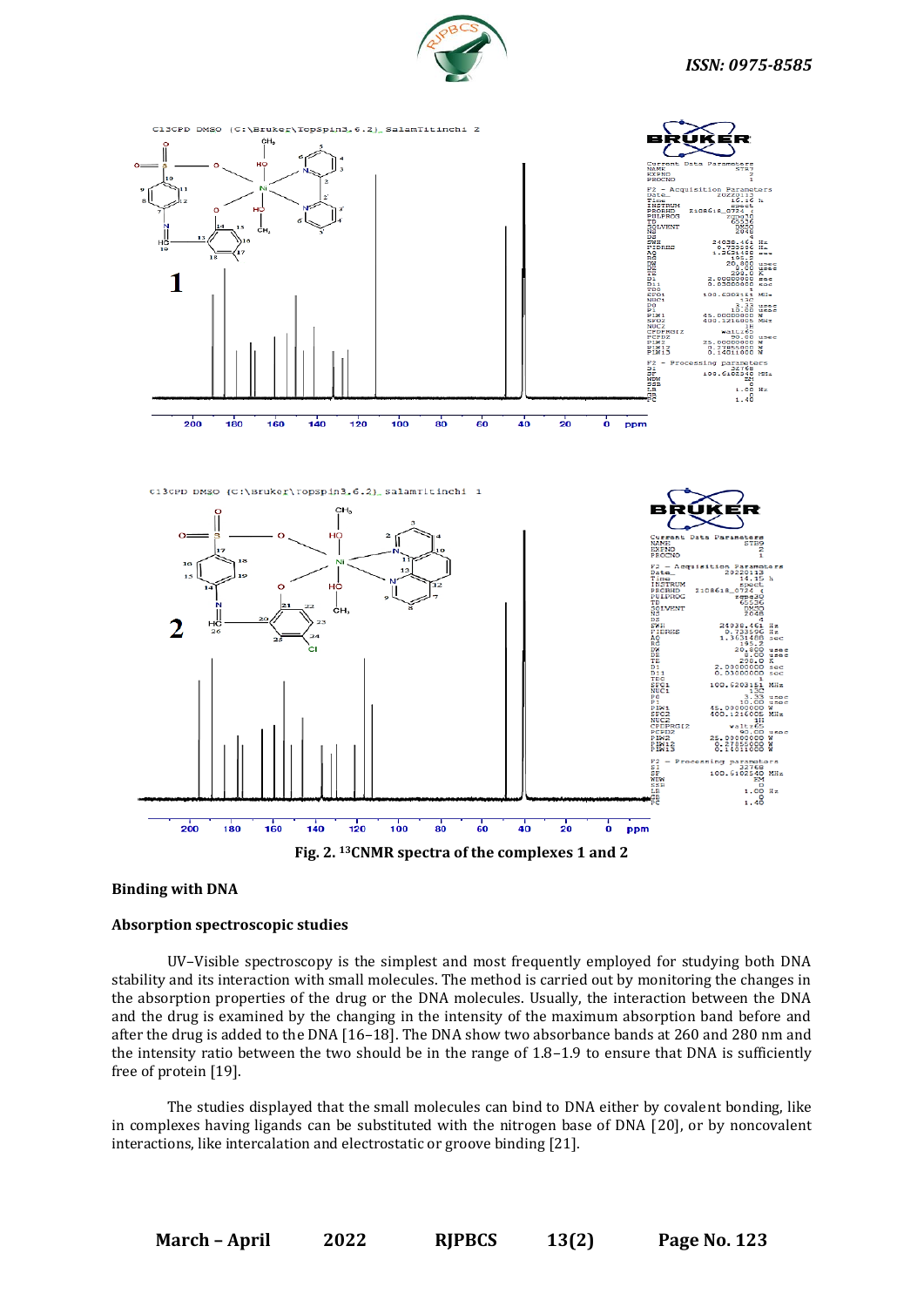

 The samples were scanned from 200 nm to 600 nm. The complexes observed intense absorption band at high energy region to π -π<sup>\*</sup> transition at 353 nm. To determine the possible interactions with DNA, a constant concentration 10 μM of complex was titrated with DNA in Tris-Buffer pH 7.2 at room temperature. The absorption spectra of the complexes in the absence and presence of DNA are shown in Fig. 3.



**Fig. 3. Electronic absorption spectra of 1 and 2 in presence of DNA. The arrows show the changes in absorbance upon increasing amounts of DNA**

 Upon addition of DNA to the complexes, the absorption intensity at 353 nm decreases with increases the added amount of DNA (10  $\mu$ M-100  $\mu$ M). This spectral behavior indicates that the complexes are introducing an intercalation binding at all concentrations of DNA. The intercalative mode involving a stacking interaction between an aromatic chromophore and the base pair of DNA, the extent of the hypochromism is usually consistent with the strength of intercalative interaction [22]. Moreover, the addition of DNA results an isosbestic spectral changes, at 291 nm for **1** and at 297 nm for **2**. The isosbestic points confirm the interaction of complexes with DNA, which are suggested that chemical equilibria exist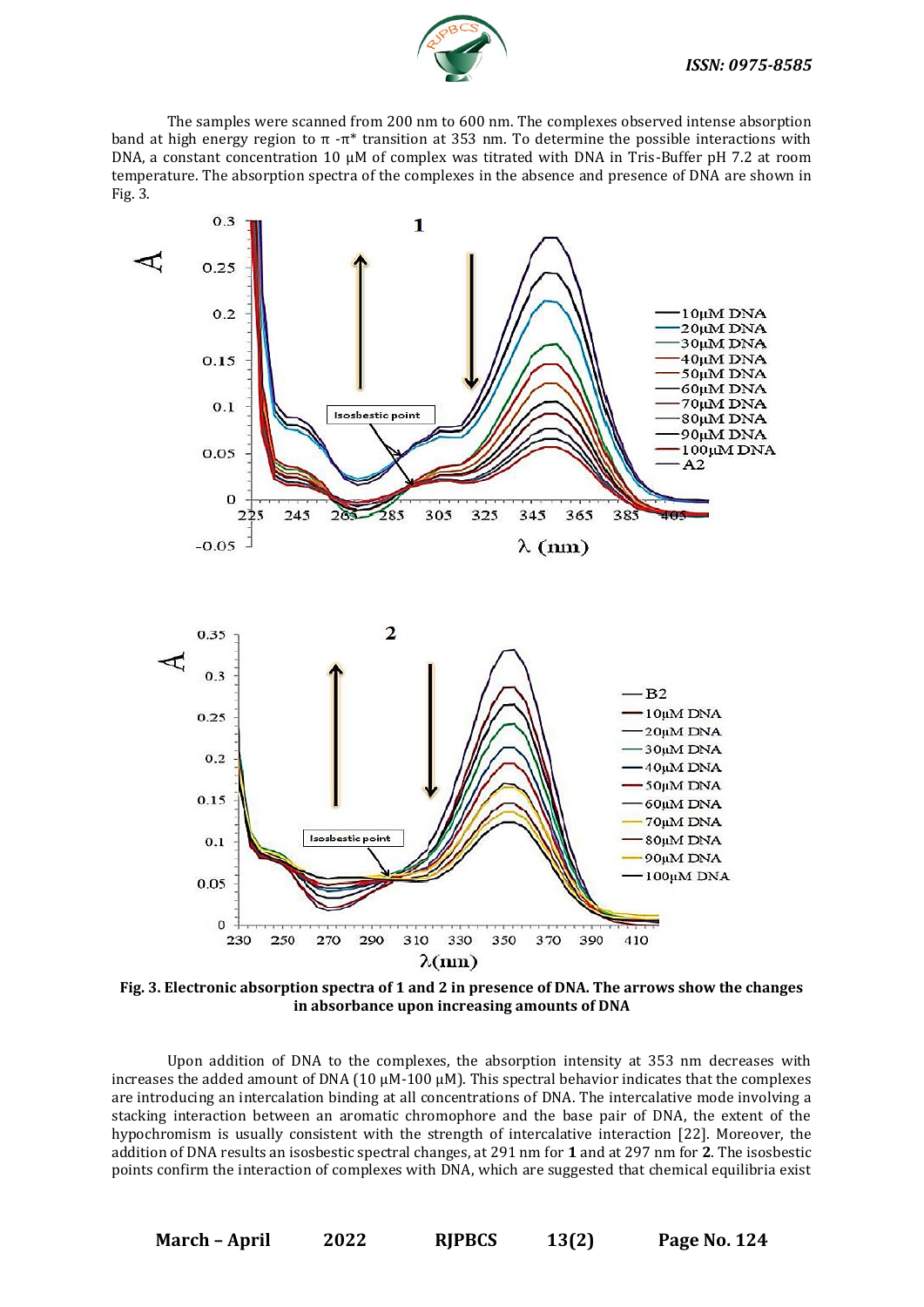

between the bound complexes with DNA (products) and the free unbound DNA (reactants). Isosbestic points appeared at wavelengths in which the molar absorption coefficients of reactants and the products are the same.

The binding strength of the complexes was evaluated by calculating the intrinsic binding constant  $K_b$  using an equation  $(1)$  [23].

$$
[DNA]/(\varepsilon a - \varepsilon f) = [DNA]/(\varepsilon b - \varepsilon f) + 1/(Kb (\varepsilon b - \varepsilon f))
$$
 ..... (1)

Where εa, εf, and εb are the apparent, free, and bound molar extinction coefficients, respectively. Kb is the equilibrium binding constant (in M–1) of complex binding to DNA. The binding constant is obtained by plotting [DNA]/(εa – εf) vs [DNA]. The plots are shown in Fig. 4. The obtained values of Kb are scheduled in Table 1.



**Fig. 4. Plot of [DNA]/(εa – εf) vs. [DNA] for the titration 1 and 2 with DNA**

**Table 1. Binding constants (M-1) of complexes with DNA**

| Complex | $K_b$ $(M^{-1})$       |
|---------|------------------------|
|         | 6.1238X10              |
|         | $6.4559 \times 10^{7}$ |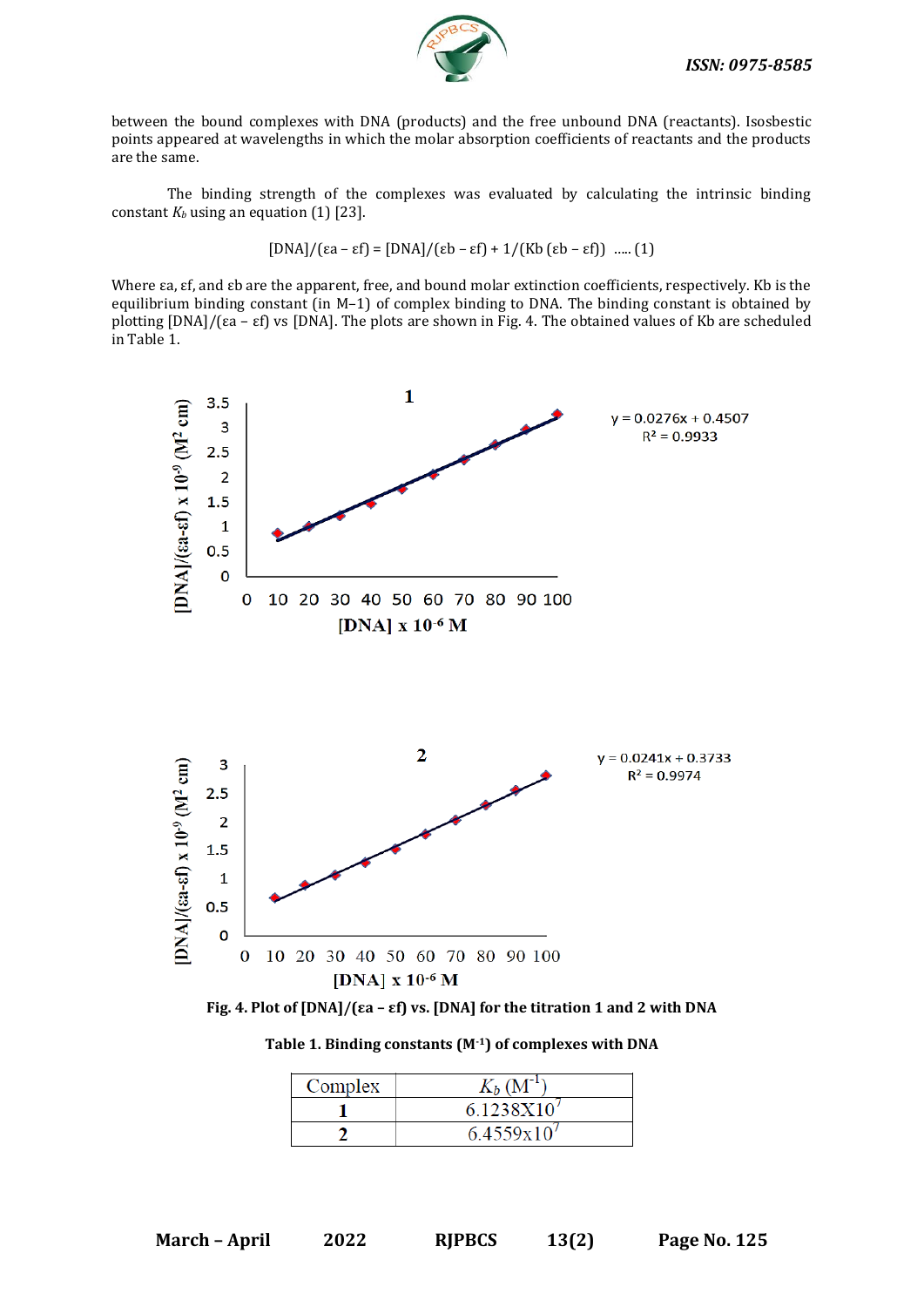

The binding constant values show that the complexes are strongly bound to DNA in order: **2** > **1**. The binding strength of complexes with DNA depends on lipophilic properties which increase the affinity between the complex (drug) and DNA, this affinity depends on the lipophilicity extent of complexes. The extent lipophilicity of complexes depends on lipophilic properties provided by substituents that bounded with metal ion in coordination sphere. Accordingly, the complex **2** show the strongest binding with DNA than **1** due to their high lipophilicity extent compared to other complexes, and because the lipophilic properties of 1, 10-phenanthroline more than 2, 2'-bipyridine.

#### **Viscometric studies**

Viscosity measurement is a main method for confer support to the non-covalent binding modes of compounds with DNA, and provides a simple common means of differentiating DNA binding mode. The intercalation binding causes major conformational changes in DNA, affect DNA helix length, and lead to increases the viscosity of DNA solutions. The changes in viscosity of the complexes are shown in Fig. 5.



**Fig. 5. Effect of increasing amounts of complexes on the relative viscosities of DNA in tris-HCl buffer solution**

To further clarify the interaction modes of the complexes and DNA, the viscosity measurements were carried out. The plots of relative viscosity  $(\eta/\eta_0)^{1/3}$  versus [DNA] illustrate a significant increase in the relative viscosity of DNA on increasing the concentration of complexes [24]. This result further suggests an intercalative binding mode of the complex with DNA. Thus, the viscosity measurements are consistent with the results of the electronic absorption titrations.

#### **CONCLUSION**

Two complexes of Ni(II); **1** and **2** with mixed ligands containing 1, 10-phenanthroline and 2, 2' bipyridine in presence of 4-amino benzene sulfonic acid as based ligand. The activity of synthesized complexes against cancer tumor via interaction with DNA was investigated using spectroscopic and physical methods. The results are revealed the intercalation binding between the complexes and DNA. The obtained binding constants values are indicated that **2** complex is the strongest intercalator compared to the complex **1**. These finding indicate that1, 10-phenanthroline provides high lipophilic properties than 2, 2'-bipyridine and suggesting that the presence of phenanthroline molecule in coordination sphere increases the planarity of complex leads to ease the intercalate it in binary helix DNA.